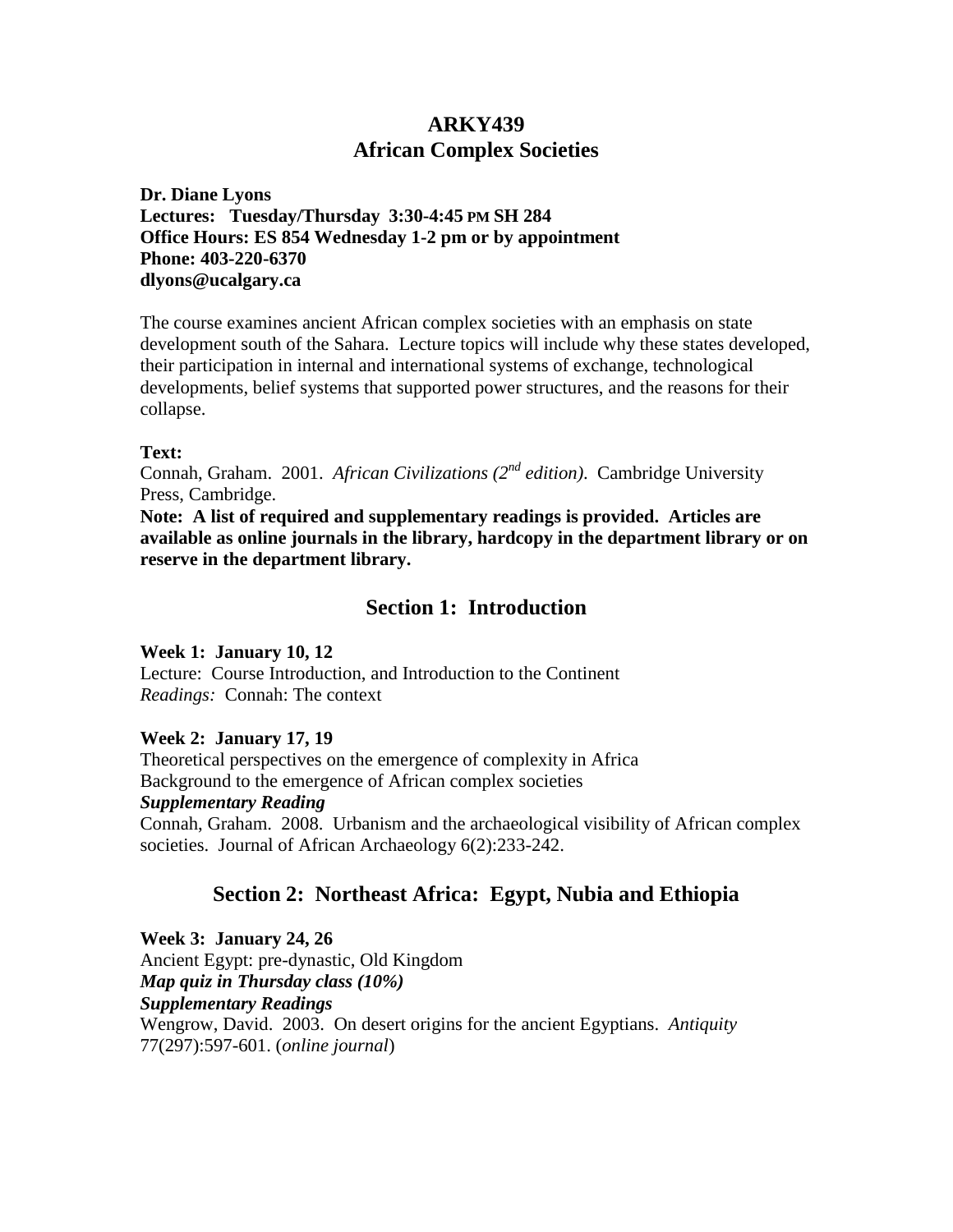Wenke, Robert J. and Deborah Olszewski. 2007. Chapter 9. The Origins of Complex Societies in Egypt. *Patterns in Prehistory (5<sup>th</sup> edition)*. Oxford University Press, Great Britain. *On reserve in department library.*

## **Week 4: January 31, February 2**

Ancient Egypt: Middle and New Kingdoms *Readings:* on reserve in archaeology reading room: Wenke, Robert and Deborah Olszewski. 2007. *Patterns in Prehistory, 5th edition*. Oxford University Press, Oxford. Read chapter 9 on the rise of Ancient Egypt.

## **Week 5: February 7, 9**

Ancient Nubia *Readings:* Connah chapter 2 Supplementary Reading: Edwards, David. 2007. The archaeology of Sudan and Nubia. *Annual Review of Anthropology* 36:211-228.

## **Week 6: February 14, 16**

Ethiopia *Readings:* Connah chapter 3 *Exam 1 on Thursday class (25%)* **Supplementary readings:**

Curtis, Matthew

2009 Relating the Ancient Ona Culture to the wider northern Horn: discerning patterns and problems in the archaeology of the first millennium BC. *African Archaeological Review* 26:327-350.

Fattovich, Rodolfo

2009 Reconsidering Yeha, c. 800-300 BC. *African Archaeological Review* 26:275-290. 2010 The development of ancient states in the northern Horn of Africa, c. 3000 BC-AD 1000: an archaeological outline. *Journal of World Prehistory* 23:145-175.

## **Reading week February 19-24, no classes**

# **Section 3: North Africa, the Sahara and West Africa Week 7: February 28, March 1**

The Sahara and North Africa Savannah kingdoms and empires of West Africa *Readings:* Connah chapter 4 *Supplementary Reading:* 

Nixon, Sam, Mary Anne Murray and Dorian Q. Fuller 2011 Plant use at an early Islamic merchant town in the West African Sahel: the archaeobotnay of Essouk-Tadmakka (Mali). *Vegetal History of Archaeobotany* 20:223- 239.

## **Week 8: March 6, 8**

Savannah kingdoms and empires of West Africa continued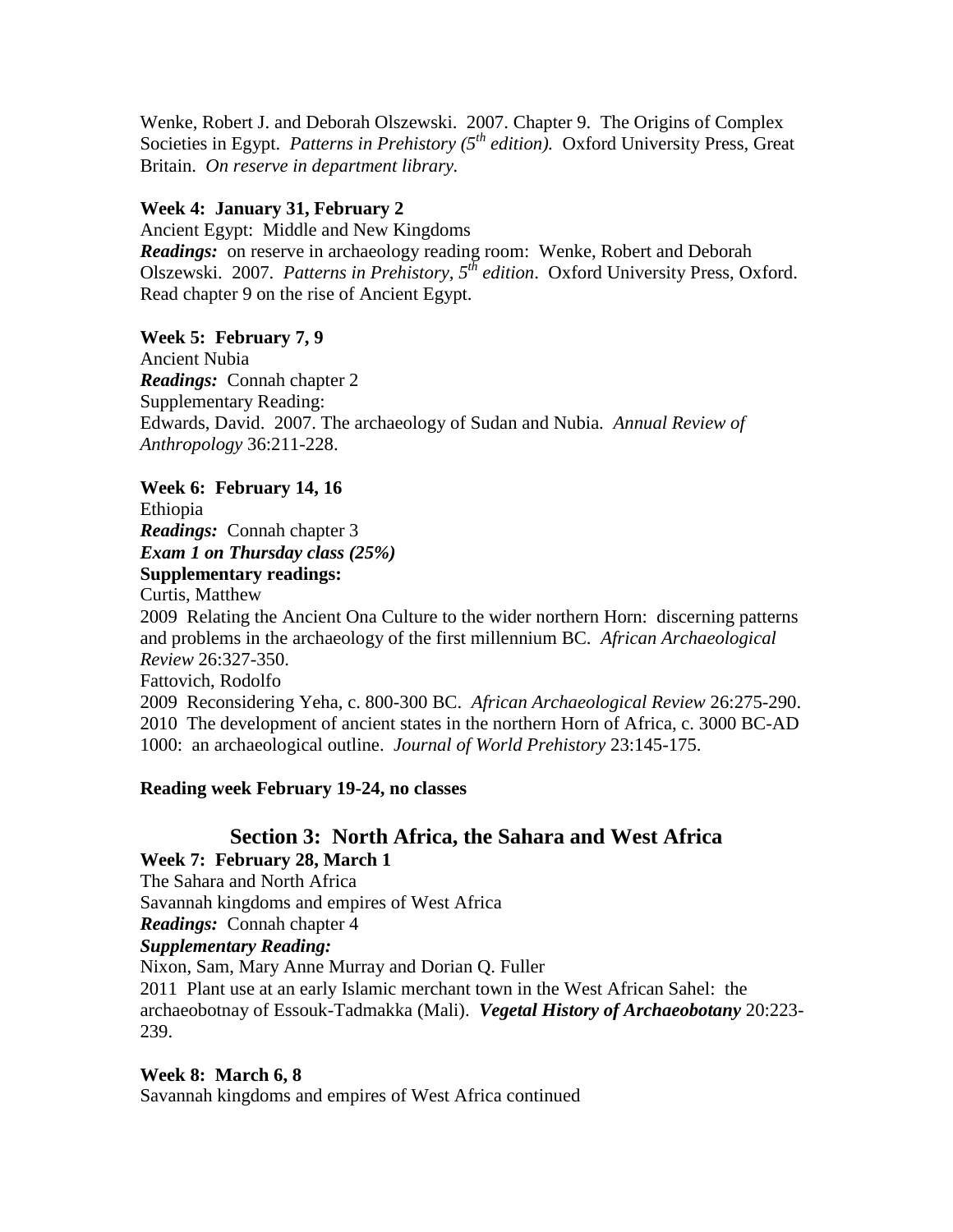*Readings:* Connah chapter 4

**Week 9: March 13, 15** West African Forest States *Readings:* Connah chapter 5

# *TERM PAPERS DUE IN CLASS ON THURSDAY MARCH 15*

# **Section 4: Eastern, Southern, and Central Africa**

**Week 10: March 20, 22** West African forest states continued East Africa *Readings:* Connah chapters 5,6 *Supplementary Readings* Fleisher, Jeffrey and Stephanie Wynne-Jones 2011 Ceramics and the early Swahili: deconstructing the early Tana Tradition. *African Archaeological Review* 28:245-278. LaViolette, Adria. 2008. Swahili cosmopolitanism in Africa and the Indian Ocean World, A.D. 600-1500. Journal of the World Archaeological Congress 4(1):24-49.

**Week 11: March 27, 29** *Exam 2 on Tuesday class (25%)*  Southern Africa *Readings:* Connah chapter 7

**Week 12: April 3, 5** Southern Africa continued Central Africa *Readings:* Connah chapter 7, 8

**Week 13: April 10, 12** Central Africa and wrap-up *Readings:* Connah chapters 8, 9 **Final Quiz in Thursday class (10%)**

## **Course evaluation**

| Map Quiz          | 10% |
|-------------------|-----|
| Exam 1            | 25% |
| Exam 2            | 25% |
| <b>Final Quiz</b> | 10% |
| Paper             | 30% |

Paper writing and topics will be discussed in class in week 2. Students are required to submit a paper topic to the instructor by the  $5<sup>th</sup>$  week of classes.

## **Grading Scheme**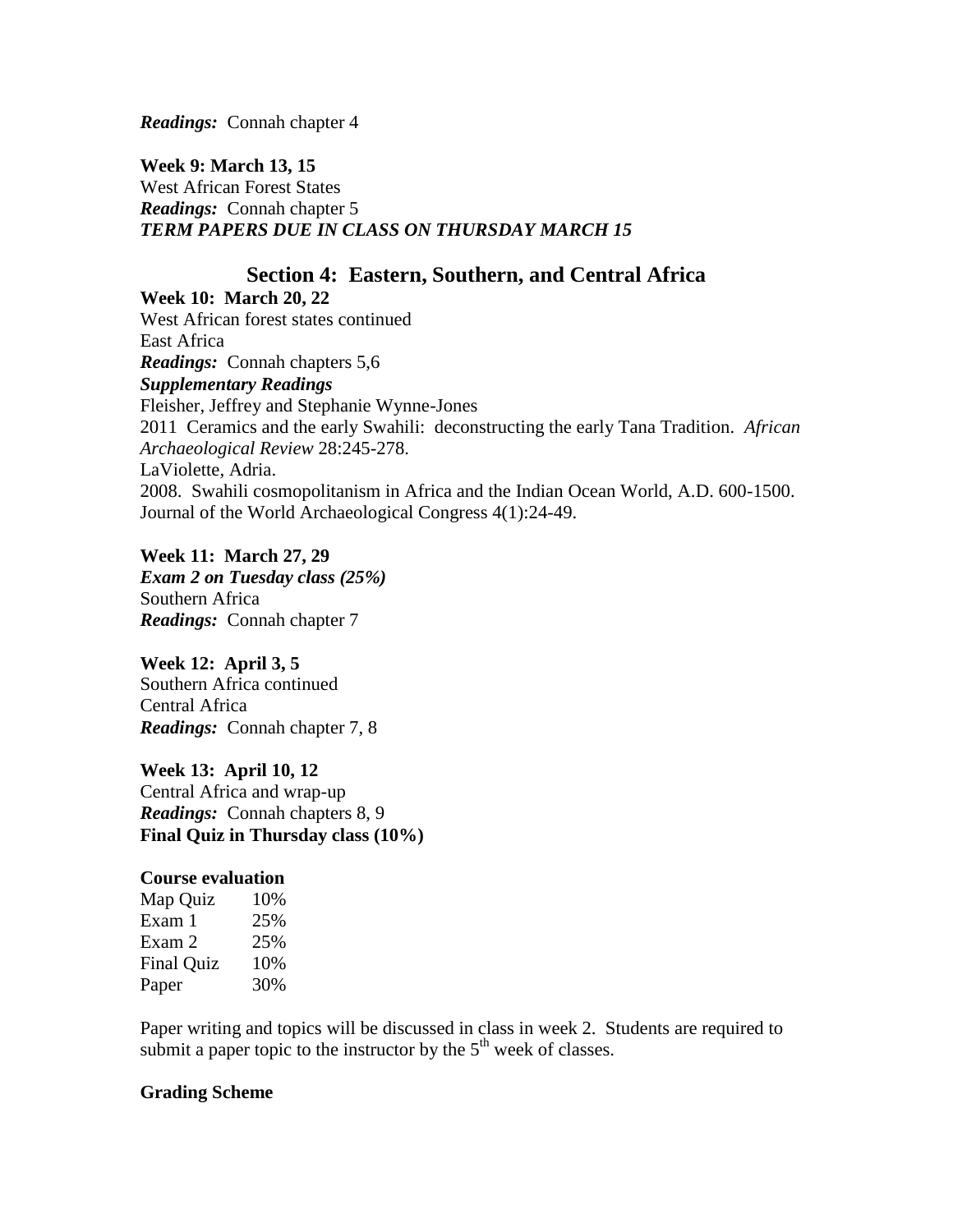| 96-100   | $A+$                 |
|----------|----------------------|
| 91-95    | A                    |
| 86-90    | $A -$                |
| 81-85    | $B+$                 |
| 76-80    | B                    |
| 71-75    | $B-$                 |
| 66-70    | $C+$                 |
| 61-65    | $\mathsf{C}$         |
| 56-60    | $\mathsf{C}\text{-}$ |
| 53-55    | $D+$                 |
| 50-52    | D                    |
| below 50 | F                    |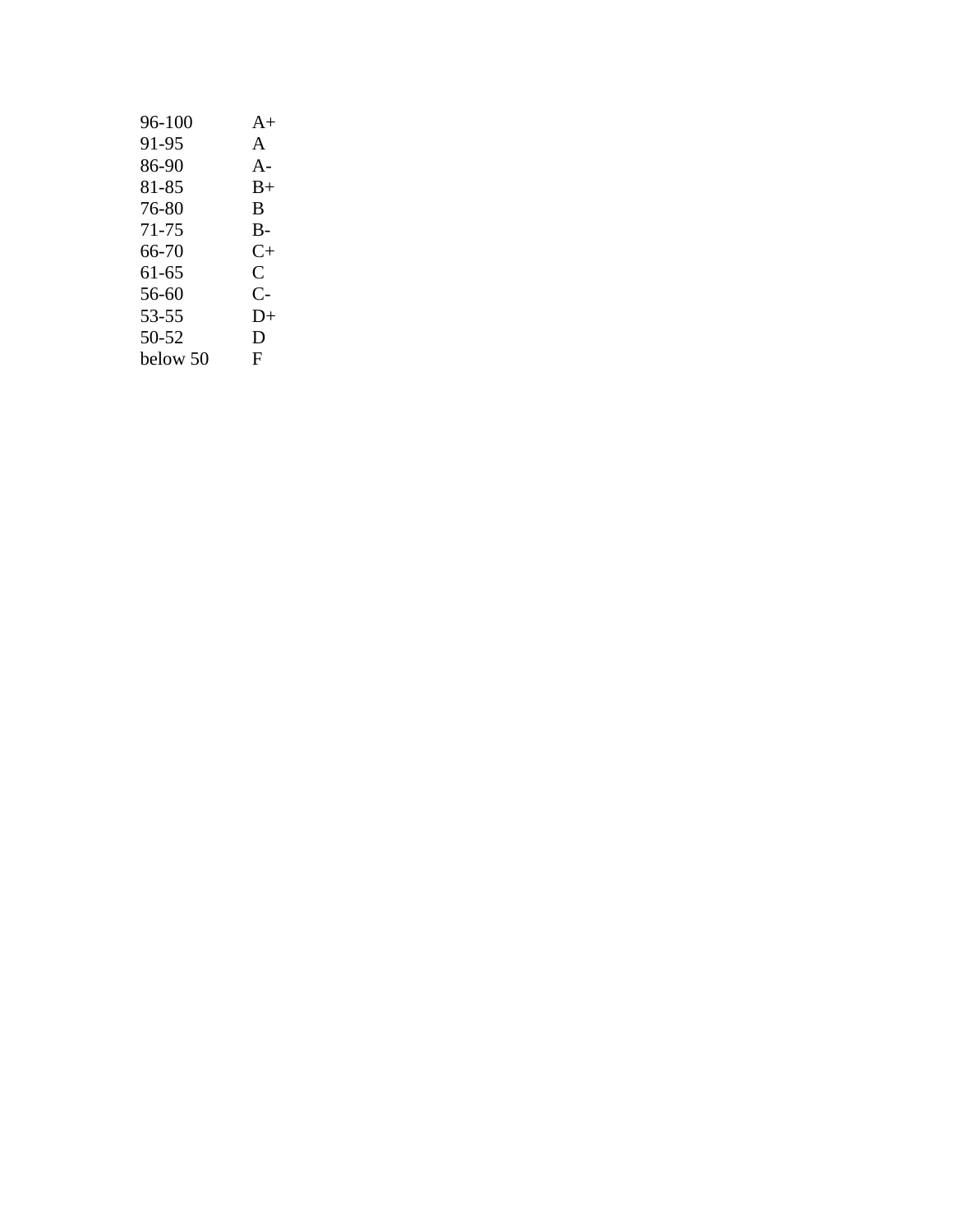### **ADDITIONAL CONTENT OF THE COURSE OUTLINE**

#### **Writing Across the Curriculum**

Writing skills are not exclusive to English courses and, in fact, should cross all disciplines. The University supports the belief that throughout their University careers, students should be taught how to write well so that when they graduate their writing abilities will be far above the minimal standards required at entrance. Consistent with this belief, students are expected to do a substantial amount of writing in their University courses and, where appropriate, instructors can and may use writing and the grading thereof as a factor in the evaluation of student work. The services provided by the Writing Centre in the Effective Writing Office can be utilized by all undergraduate and graduate students who feel they require further assistance.

#### **Academic Accommodation Policy**

The purpose of academic accommodation is to provide students with documented disabilities equal opportunity to master the essentials of a post-secondary education. Students with disabilities at the University of Calgary have met all admission requirements but may have done so with the use of accommodations. Similarly, they are expected to meet all academic and nonacademic requirements. Adaptive technology and other academic accommodations do not relieve students of their responsibility to develop the essential skills and abilities expected of all students.

Please refer to the following web link for detailed information: <http://www.ucalgary.ca/drc/node/71>

#### **Disability Resource Centre Accommodations**

It is the responsibility of the student to request academic accommodations. If you are a student with a documented disability who may require academic accommodation and have not registered with the Disability Resource Centre, please contact their office at (403)220-8237.

Students who have not registered with the Disability Resource Centre are not eligible for formal academic accommodation. Students are also required to discuss their needs with the instructor no later than fourteen (14) days after the start of the course.

#### **Freedom of Information and Protection of Privacy Act**

The University of Calgary is committed to protecting the privacy of individuals who work and study at the University or who otherwise interact with the University in accordance with the standards set out in the Freedom of Information and Protection of Privacy Act.

Please refer to the following link for detailed information: <http://www.ucalgary.ca/secretariat/system/files/foip%20overview.pdf>

#### **Academic Misconduct**

Academic dishonesty is an unacceptable activity at the University of Calgary and students are **strongly advised** to read the Student Misconduct section of the University Calendar. Quite often, students are unaware of what constitutes academic dishonesty or plagiarism. The most common are:

- 1) Presenting another student's work as your own
- 2) Presenting an author's work or ideas as you own without proper referencing
- 3) Using work completed for another course

This activity will not be tolerated and students conducting themselves in this manner will be dealt with according to the procedures outlined in the University Calendar.

For detailed information on what constitutes academic misconduct, please refer to the following link:

<http://www.ucalgary.ca/pubs/calendar/current/k-2-1.html>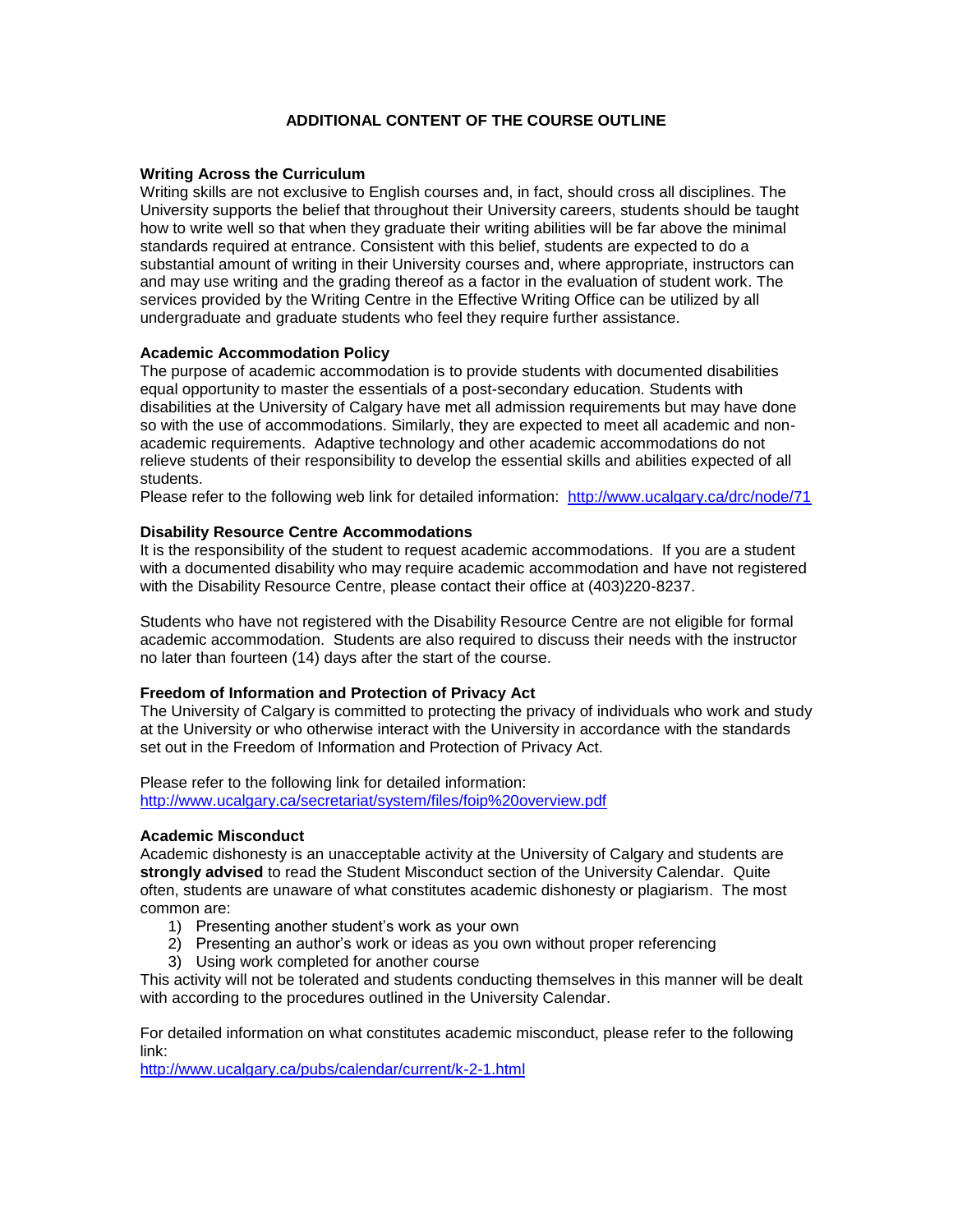### **Plagiarism**

Plagiarism involves submitting or presenting work as if it were the student's own work when it is not. Any ideas or materials taken from another source written, electronic, or oral must be fully and formally acknowledged. Plagiarism includes but is not limited to:

(a) The work submitted or presented was done, in whole or in part, by an individual other than the one submitting or presenting the work (this includes having another impersonate the student or otherwise substituting the work of another for one's own in an examination or test),

(b) Parts of the work are taken from another source without reference to the original author,

(c) The whole work (e.g., an essay) is copied from another source, and/or,

(d) A student submits or presents work in one course which has also been submitted in another course (although it may be completely original with that student) without the knowledge of or prior agreement of the instructor involved.

While it is recognized that scholarly work often involves reference to the ideas, data and conclusions of other scholars, intellectual honesty requires that such references be explicitly and clearly noted. Plagiarism is an extremely serious academic offence.

It is recognized that clause (d) does not prevent a graduate student incorporating work previously done by him or her in a thesis or dissertation.

### **Emergency Evacuation Assembly Points**

In the event of an emergency that requires evacuation, please refer to the following link to become familiar with the assembly points for the class: <http://www.ucalgary.ca/emergencyplan/assemblypoints>

### **Safewalk Information**

Campus Security, in partnership with the Students' Union, provides the Safewalk service, 24 hours a day to any location on Campus including the LRT, parking lots, bus zones and University residences. Contact Campus Security at (403) 220-5333 or use a help phone, and Safewalkers or a Campus Security Officer will accompany you to your campus destination.

#### **Faculty of Arts Program Advising and Student Information Resources**

- Have a question, but not sure where to start? The new Faculty of Arts Program Information Centre (PIC) is your information resource for everything in Arts! Drop in at SS110, call us at 403-220-3580 or email us at [artsads@ucalgary.ca.](mailto:artsads@ucalgary.ca) You can also visit the Faculty of Arts website at<http://arts.ucalgary.ca/undergraduate> which has detailed information on common academic concerns.
- For program planning and advice, contact the Student Success Centre (formerly the Undergraduate programs Office) at (403) 220-5881 or visit them in their new space on the 3<sup>rd</sup> Floor of the Taylor Family Digital Library.
- For registration (add/drop/swap), paying fees and assistance with your Student Centre, contact Enrolment Services at (403) 210-ROCK [7625] or visit them at the MacKimmie Library Block.

### **Contact Information for Student and Faculty Representation**

Student Union Vice President – Academic Phone: (403) 220-3911 Email: [suvpaca@ucalgary.ca](mailto:suvpaca@ucalgary.ca)

Student Union Faculty Representative Phone: (403) 220-3913 Email: [socilscirep@su.ucalgary.ca](mailto:socilscirep@su.ucalgary.ca)